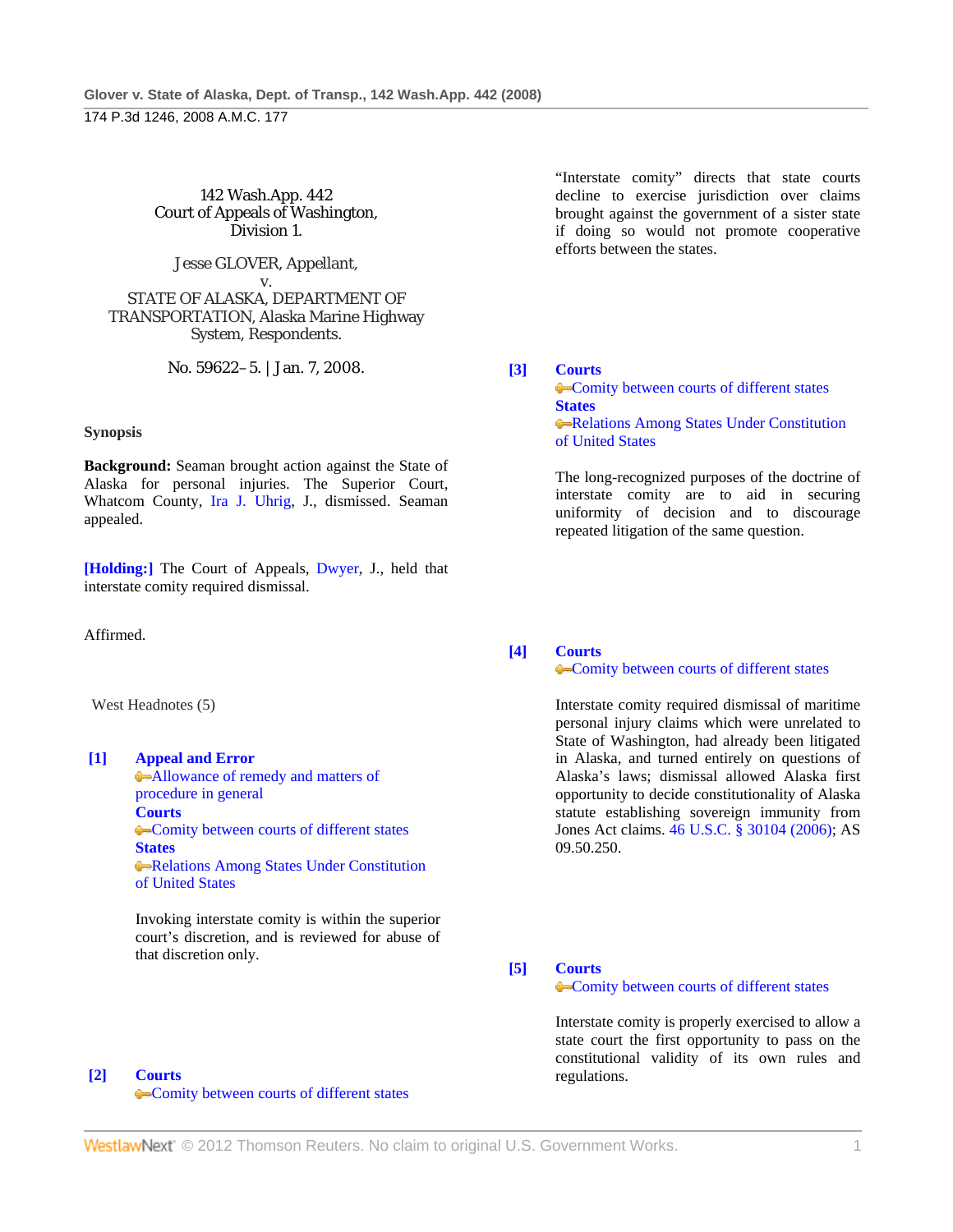174 P.3d 1246, 2008 A.M.C. 177

### **Attorneys and Law Firms**

**\*\*1246** James P. Jacobsen, Beard Stacey Trueb Jacobsen LLP, Seattle, WA, for Appellant.

Christopher Weldon Nicoll, Nicoll Black Misenti and Feig PLLC, Seattle, WA, for Respondents.

### **Opinion**

DWYER, J.

**\*443** ¶ 1 Interstate comity directs that Washington courts decline to exercise jurisdiction over claims brought against the government of a sister state if doing so is necessary to allow the sister state the first opportunity to examine the constitutional validity of its own rules and regulations, or if the exercise of jurisdiction would not promote cooperative efforts between the states. In this case, the **\*\*1247** Whatcom County Superior Court declined to exercise jurisdiction over maritime personal injury claims brought **\*444** by Jesse Glover against his employer, the State of Alaska,1 because those claims arose entirely in Alaska, are currently on appeal before the Alaska Supreme Court, and turn on the validity of Alaska's statutory sovereign immunity under the Alaska and United States constitutions. Because the superior court properly relied upon principles of interstate comity in dismissing Glover's claims, we affirm.

# *FACTS*

¶ 2 Glover is a resident of Alaska. He was injured while working aboard the Alaska state ferry M/V *Tustumena.* At the time of Glover's injury, the M/V *Tustumena* was in the approaches to Cordova harbor, within Alaska's territorial waters.

¶ 3 Alaska Statute (AS) 09.50.250(5) provides that an injured seaman's sole remedy against Alaska as an employer is workers' compensation. AS 09.50.250(5) also specifically re-establishes Alaska's sovereign immunity to maritime personal injury claims brought pursuant to the Jones Act, former 46 App. U.S.C. § 688 (2005), *recodified as* 46 U.S.C. § 30104 (2006).2

Jones Act in the superior court in Juneau, Alaska, seeking to recover monetary damages for Glover's injuries as well as a declaratory judgment that AS 09.50.250(5) violates the Alaska and United States constitutions. The Alaska superior **\*445** court entered an order granting Alaska's motion for summary judgment with respect to both Glover's personal injury and declaratory judgment claims. The court then entered final judgment on both claims.

¶ 5 Ten days before the entry of the order of summary judgment against him in Alaska, Glover filed this action in Whatcom County Superior Court. This action is identical in every material respect to the Jones Act personal injury cause of action litigated in Alaska.

¶ 6 Alaska moved to dismiss this action for lack of subject matter jurisdiction pursuant to  $CR \ 12(b)(1)$  on the theory that Alaska's sovereign immunity in its own courts as to Jones Act claims pursuant to AS 09.50.250(5) also removed the Whatcom County Superior Court's power to hear such claims brought against Alaska. Alaska's motion also separately contended that the superior court should decline to exercise jurisdiction on the basis of interstate comity.

¶ 7 Following oral argument, the trial court ruled that the State of Washington did not have subject matter jurisdiction over Glover's claims. The court also ruled that the comity owed to Alaska as a sovereign sister state provided an independent basis for dismissal of Glover's claims. Specifically, the court stated:

> Were I to not reach [the  $CR$  12(b)(1) ] ruling, I would dismiss on the basis of comity. And it's set forth again in the State of Alaska's motion to dismiss. The Alaska court system has granted exercise of jurisdiction over identical claims or virtually identical claims. There might be some differences. Resolution of the dispute involves interpretation and application of Alaska statute [sic], implicates waiver of sovereign immunity, and Alaska interests to litigation [sic] outweigh any legitimate interest Washington may have to the contrary, and the dispute arises from **\*\*1248** circumstances that occurred wholly in Alaska.

Glover appeals.

### ¶ 4 Glover brought suit against Alaska pursuant to the

### **\*446** *DISCUSSION*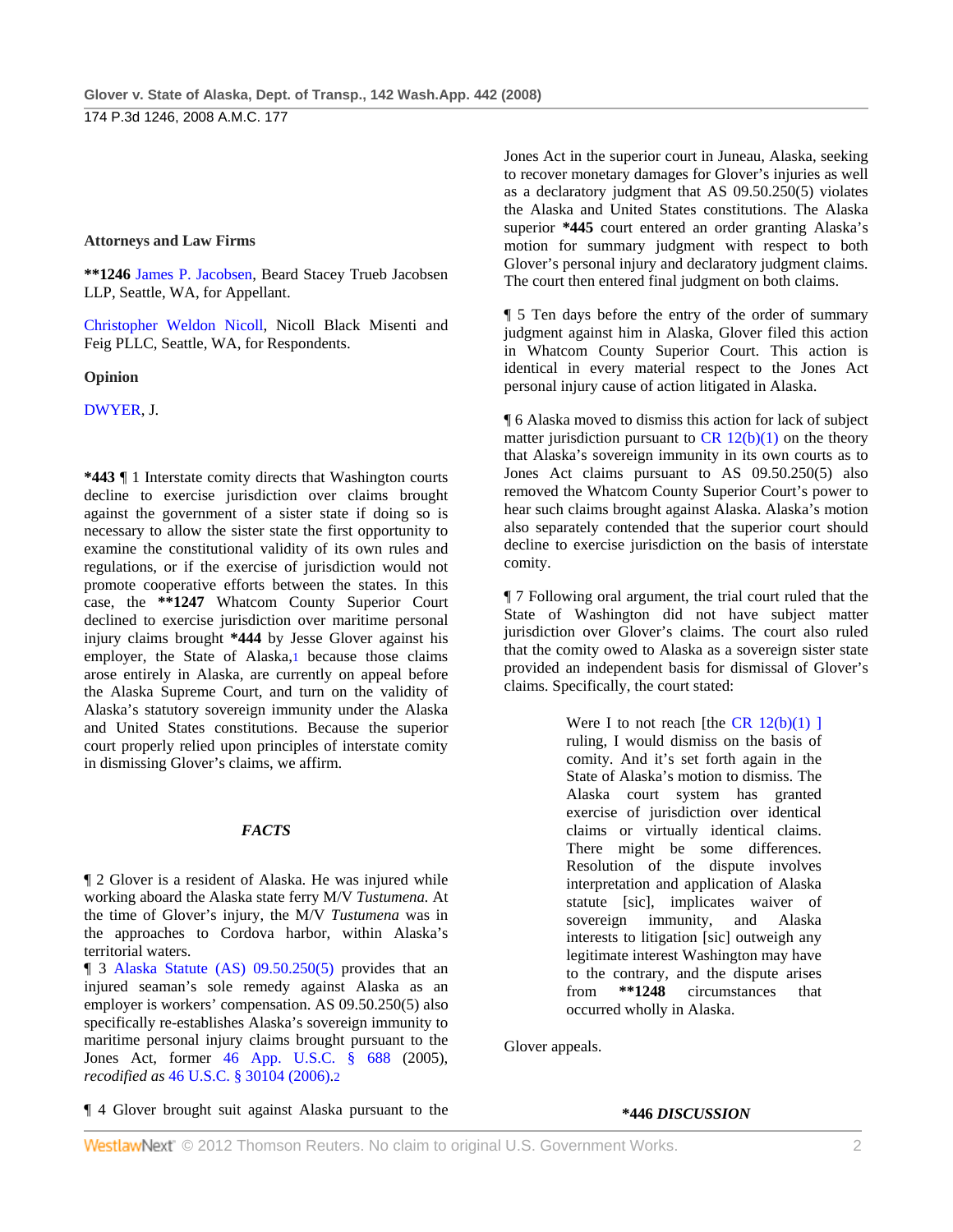#### *Standard of Review*

**[1]** ¶ 8 Invoking interstate comity is within the superior court's discretion. Review is for abuse of that discretion only. *Haberman v. Wash. Pub. Power Supply Sys.,* 109 Wash.2d 107, 161, 744 P.2d 1032, 750 P.2d 254 (1987); *Olivine Corp. v. United Capitol Ins. Co.,* 122 Wash.App. 374, 381 n. 16, 92 P.3d 273 (2004). "A trial court abuses its discretion when its order is manifestly unreasonable or based on untenable grounds." *Wash. State Physicians Ins. Exch. & Ass'n v. Fisons Corp.,* 122 Wash.2d 299, 339, 858 P.2d 1054 (1993).

#### *Interstate Comity*

¶ 9 Alaska urges us to affirm the ruling that principles of interstate comity required the superior court to decline to exercise jurisdiction over Glover's claims. Alaska contends that the trial court properly exercised its discretion to decline jurisdiction over this case because the courts of Alaska are currently adjudicating identical claims, the case turns entirely on the application of Alaska's laws, Alaska's interest in the case outweighs any legitimate interest that Washington may have, and the dispute arises from events that occurred wholly within Alaska's territory.

¶ 10 Glover avers that the court erred when it applied principles of interstate comity to dismiss this case because Glover "has a Washington constitutional right of access to the Washington courts."

**[2] [3] [4]** ¶ 11 Alaska's position is well supported in the case law. Our Washington Supreme Court has discussed the application of the principles of interstate comity:

> [T]he doctrine of comity is not a rule of law, but one of practice, convenience and expediency. *Mast, Foos & Co. v. Stover Mfg. Co.,* 177 U.S. 485, 488, 20 S.Ct. 708, 709, 44 L.Ed. 856 (1900). Comity allows the courts of one jurisdiction to give effect to **\*447** laws of another jurisdiction out of deference and respect, considering the interests of each state.

### *Haberman,* 109 Wash.2d at 160–61, 744 P.2d 1032.

Comity allows a state to decline jurisdiction over another state. Such comity is properly exercised when the assumption of jurisdiction would not promote cooperative efforts between states. It is also properly exercised to allow a state court the first opportunity to pass on the constitutional validity of its own rules and regulations.

*Carrigan v. California Horse Racing Bd.,* 60 Wash.App. 79, 85, 802 P.2d 813 (1990) (citations omitted). The long-recognized purposes of the doctrine of interstate comity are to aid in securing "uniformity of decision" and to discourage "repeated litigation of the same question." *Mast, Foos & Co. v. Stover Mfg. Co.,* 177 U.S. 485, 488, 20 S.Ct. 708, 44 L.Ed. 856 (1900). Here, Glover's lawsuit seeks an answer to a question about Alaska's laws different from the answer that has already been provided by the courts of Alaska in their examination of the very claims here at issue. The litigation is entirely duplicative. In addition, insofar as the litigation is also premised on the assumption that Washington courts are somehow more competent than the courts of Alaska in interpreting Alaska's laws, the exercise of jurisdiction would undermine the relationship between Washington and Alaska as co-equal sovereigns.

¶ 12 Glover's position, conversely, is not well supported by applicable authority. He provides no citation to authority that actually supports his contention that the courts of Washington are required to entertain his claims. Rather, he cites *Sofie v. Fibreboard Corp.,* 112 Wash.2d 636, 771 P.2d 711, 780 P.2d 260 (1989), to support the blanket proposition that "the Washington Constitution guarantees a right to a jury trial." This proposition is certainly true, as is Glover's assertion that he must be afforded the same right of access to Washington's courts as would be afforded a Washington citizen. However, neither proposition requires Washington courts to entertain claims more properly litigated in another forum. *Sofie* addresses the question of whether a portion of **\*\*1249** the 1986 tort **\*448** reform act unconstitutionally limited recoveries of noneconomic damages. *See Sofie,* 112 Wash.2d at 638, 771 P.2d 711. It has nothing to do with lawsuits brought in Washington courts by out-of-state residents against the governments of sister states. Indeed, it does not appear to have any bearing on Glover's claims at all.

¶ 13 Similarly, Glover's assertion that he is entitled to the same right of access to Washington's courts as would be afforded a Washington citizen is irrelevant to the issue before us. The superior court did not dismiss Glover's claims because Glover is a resident of Alaska. Rather, the superior court dismissed Glover's claims because those claims are completely unrelated to the State of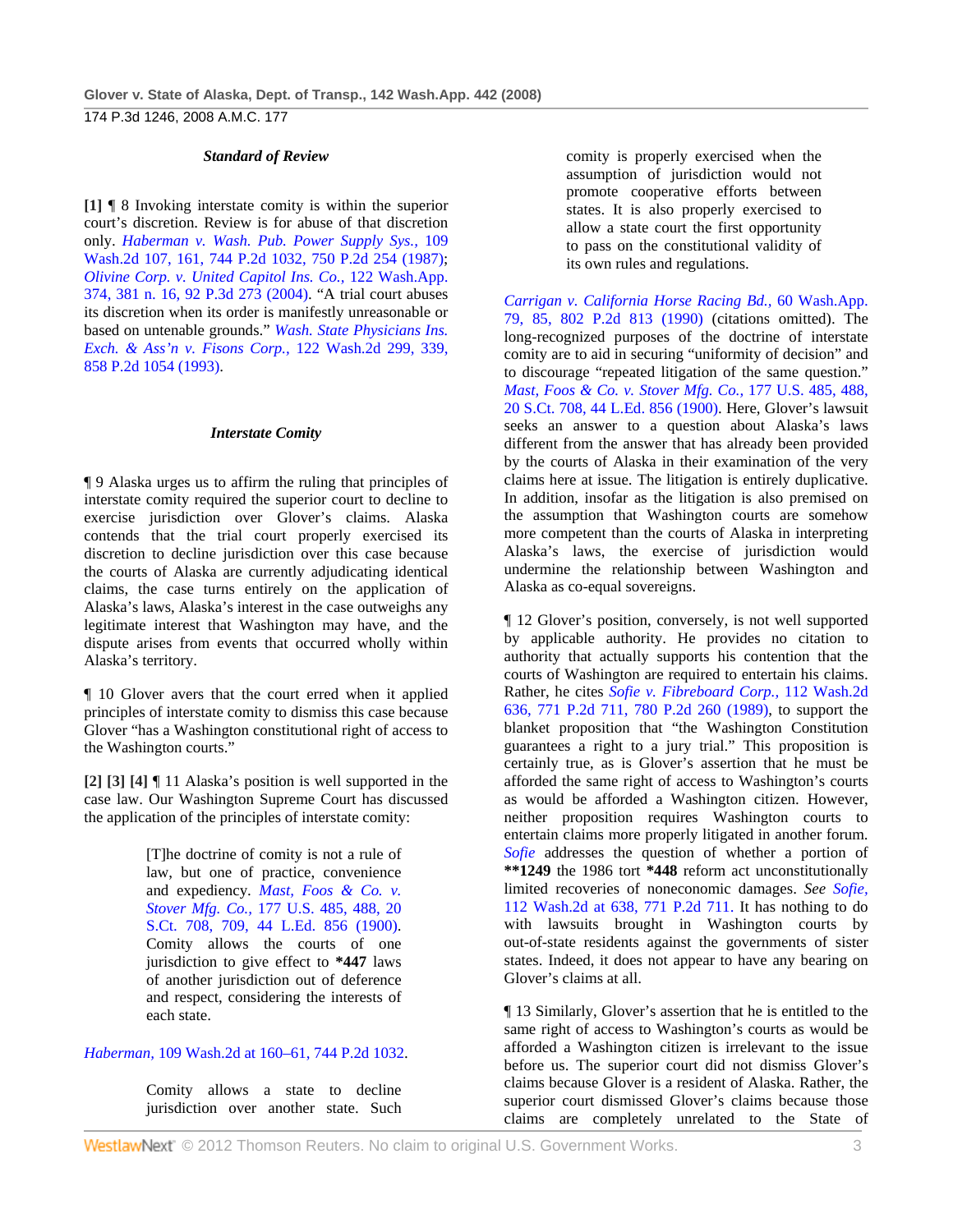174 P.3d 1246, 2008 A.M.C. 177

Washington, have already been litigated in Alaska, and turn entirely on questions of Alaska's laws. Glover's assertion that the Washington constitution requires that Washington courts adjudicate his claims is baseless.

¶ 14 Glover's next contention, that the Jones Act expresses Washington's public policy and that dismissal of his claims on the basis of comity violates that public policy, is similarly without merit. Glover cites *Second Employers' Liability Cases,* 223 U.S. 1, 57, 32 S.Ct. 169, 56 L.Ed. 327 (1912), for the proposition that the Jones Act "is as much the policy" of this state "as if the act had emanated from its own legislature." The quotation, however, is taken entirely out of context. This nearly century-old case simply stands for the principle that the federal constitution's commerce clause enables Congress to enact legislation providing a federal cause of action for personal injury claims and that a state may not decline to enforce such federal statutory law. *See Second Employers,* 223 U.S. at 57, 32 S.Ct. 169. It has nothing whatsoever to do with whether the courts of one state may, as a product of concerns of interstate comity, decline to exercise jurisdiction over claims brought against a sister state. Certainly, Washington courts may not decline to adjudicate claims that are properly brought in Washington under a validly enacted federal law. But this obligation has no bearing on the application of Alaska's statutory sovereign **\*449** immunity to claims brought against Alaska by Alaska's own residents. It has even less bearing on the question of whether Washington courts are constitutionally required to rehear cases that have already been adjudicated in a more proper forum.

**[5]** ¶ 15 Glover's final contention, that the superior court

### Footnotes

- 1 Glover's complaint lists the "State of Alaska, Department of Transportation, Alaska Marine Highway System" as defendants. For convenience, we refer to the respondents simply as "Alaska."
- 2 AS 09.50.250 provides that "an action may not be brought" against the State of Alaska "in a state court that has jurisdiction over the claim .... if the claim":

.... (5) arises out of injury, illness, or death of a seaman that occurs or manifests itself during or in the course of, or arises out of, employment with the state; AS 23.30 provides the exclusive remedy for such a claim, and no action may be brought against the state, its vessels, or its employees under the Jones Act (46 [App.]U.S.C. 688), in admiralty, or under the general maritime law.

AS 23.30 is the chapter of the Alaska statutes setting out that state's workers' compensation program.

3 The parties have extensively briefed and argued the question of whether the superior court lacked subject matter jurisdiction over Glover's claims. Because the superior court properly declined to exercise jurisdiction over Glover's claims on the basis of comity we need not reach the question of whether the court was required to dismiss Glover's claims on any other ground.

was required to exercise jurisdiction over his claims because AS 09.50.250(5) allegedly violates the federal constitution, also misapprehends the nature of comity as a basis for dismissal. Interstate comity is "properly exercised to allow a state court the first opportunity to pass on the constitutional validity of its own rules and regulations." *Carrigan,* 60 Wash.App. at 85, 802 P.2d 813. The superior court properly relied on principles of comity when it declined to address Glover's federal constitutional claim because a Washington court is not the proper forum in which to decide the constitutionality of an Alaska statute.

¶ 16 The sole purpose of Glover's lawsuit is to relitigate matters already addressed by, and currently on appeal to, the courts of the State of Alaska. Because Alaska's courts have already addressed Glover's claims, because those claims turn entirely on questions of Alaska's laws, and because Washington has no significant interest in examining claims arising wholly in Alaska, principles of interstate comity properly directed the superior court to decline to exercise jurisdiction over this controversy.3

¶ 17 Affirmed.

### WE CONCUR: APPELWICK, C.J., and ELLINGTON, J.

# **Parallel Citations**

174 P.3d 1246, 2008 A.M.C. 177